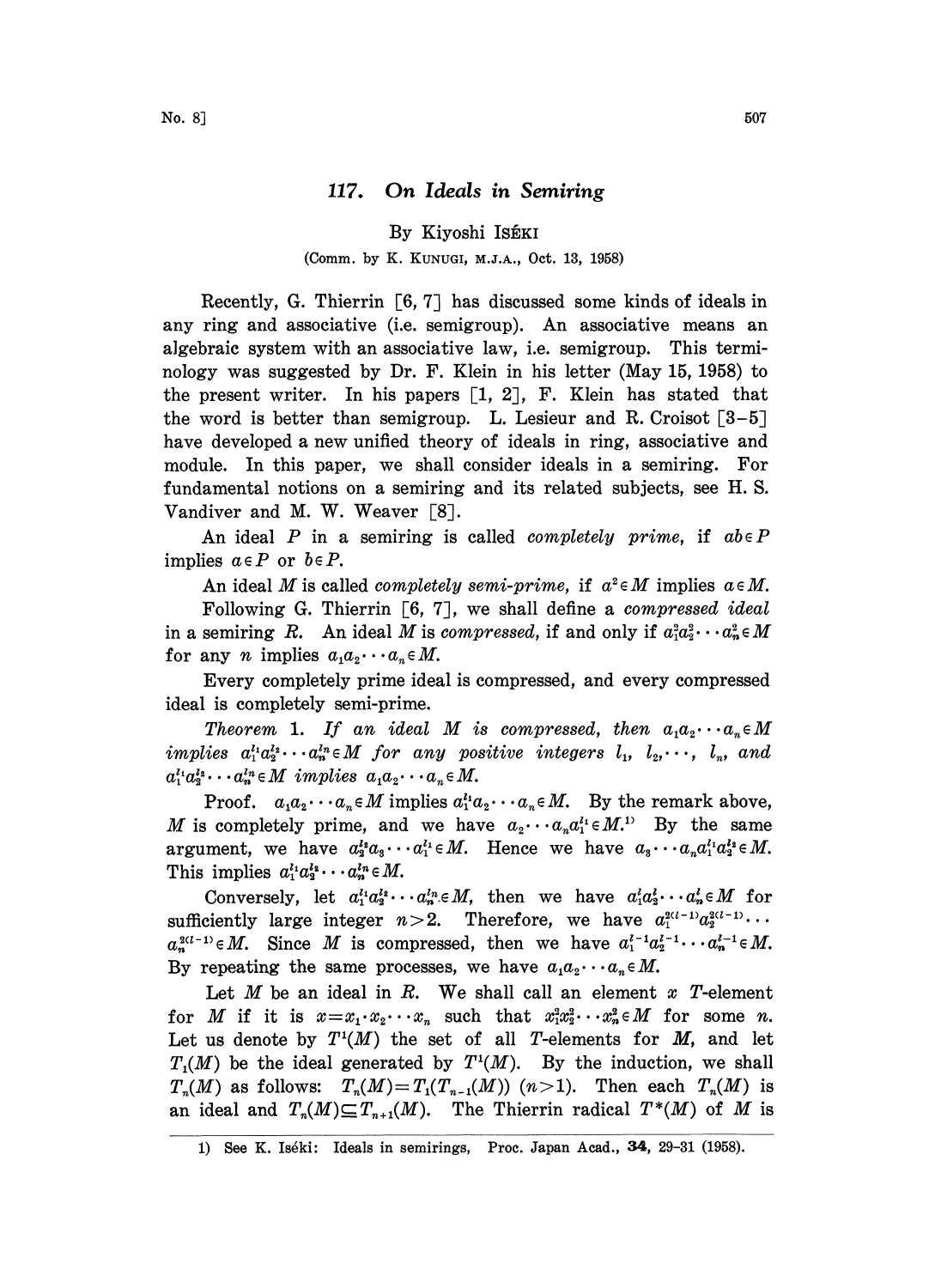the set-sum of  $T_n(M)$   $(n=1, 2, \cdots)$ , i.e.  $T^*(M) = \bigcup_{n=1}^{\infty} T_n(M)$ . It is clear that an ideal of a semiring is compressed, if and only if it is the Thierrin radical of the ideal.

Theorem 2. The Thierrin radical  $T^*(M)$  of an ideal M is the intersection of all compressed ideal containing M.

Proof. First we shall show that  $T^*(M)$  is a compressed ideal containing M. Clearly,  $T^*(M) \supset M$  and  $T^*(M)$  is an ideal. To show that  $T^*(M)$  is compressed, let  $x_1^2x_2^3 \cdots x_n^2 \in T^*(M)$ , then we have  $x_1^2x_3^2 \cdots$  $x_n^2 \in T_m(M)$  for some m. Hence,  $x_1x_2 \cdots x_n \in T_{m+1}(M)$ . Therefore  $x_1x_2$  $\cdots x_n \in T^*(M).$ 

Next, let  $N$  be a compressed ideal containing  $M$ . Then we shall show  $T^*(M)\subset N$ . Let  $x \in T^1(M)$ , then we have  $x=x_1x_2\cdots x_n$  such that  $x_1^2x_2^2\cdots x_n^2\in M$ . Since  $M\subset N$ , and N is compressed, we have  $x \in N$ . Hence  $T_1(M)\subset N$ . By an easy induction, we have  $T_n(M)\subset N$ . Therefore we have  $T^*(M)\subset N$ , consequently,  $T^*(M)$  is the intersection of all compressed ideals containing M.

A subset M of R is an m-system if and only if a,  $b \in M$  imply that there is an element x of R such that  $axb \in M$ . We shall define the McCoy radical of am. ideal in a semiring as follows. The McCoy radical of an ideal  $M$  in  $R$  is the set of all elements  $x$  such that every m-system which contains x contains an element of M.

Theorem 3. The McCoy radical of an ideal M in <sup>a</sup> semiring R is contained in the Thierrin radical  $T^*(M)$  of M.

Proof. Let  $\alpha$  be an element of the McCoy radical of  $M$ , then some power  $a^n$  of a is an element in M. Hence  $a^n \in M \subset T^*(M)$ . Since  $T^*(M)$  is compressed,  $a \in T^*(M)$ .

A prime (completely prime) ideal  $P$  is a minimal prime (completely prime) ideal belonging to the ideal M if and only if  $M\subset P$ and there is no prime (completely prime) ideal P' such that  $M\subset P'\subset P$ ,  $P' \neq P$ .

Theorem 4. Any minimal prime ideal P belonging to a compressed ideal M is <sup>a</sup> completely prime ideal belonging to M.

Proof. Suppose that  $R-P$  is not empty. Then  $R-P$  is an msystem<sup>2</sup> and  $R-P$  is a maximal m-system which does not meet M. Let  $C(P)$  be the set of all elements of  $a = x_1^{m_1} x_2^{m_2} \cdots x_k^{m_k}$ , where  $x_1 x_2$  $x_k \in R-P$ ,  $m_1, m_2, \dots, m_k$  are positive integers and  $k=1, 2, \dots$ . Clearly  $R-P\subset C(P)$ . To prove that  $C(P)$  is an *m*-system, let  $b=y_1^{n_1}y_2^{n_2}\cdots$  $y_t^n \in C(P)$  and  $y_1, y_2, \cdots, y_t \in R-P$ . Then there is an element x of R such that  $x_1x_2 \cdots x y_1y_2 \cdots y_n \in R-P$ . Therefore  $x_1^{m_1}x_2^{m_2} \cdots x_k^{m_k}x y_1^{m_1}y_2^{m_2} \cdots$  $y_i^{n_i} \in C(P)$ . This shows  $axb \in C(P)$ , and  $C(P)$  is an *m*-system. We shall prove that  $C(P)$  is an *m*-system. We shall prove that  $C(P)$  does not

<sup>2)</sup> See K. Iséki: Loc. cit., p. 29.